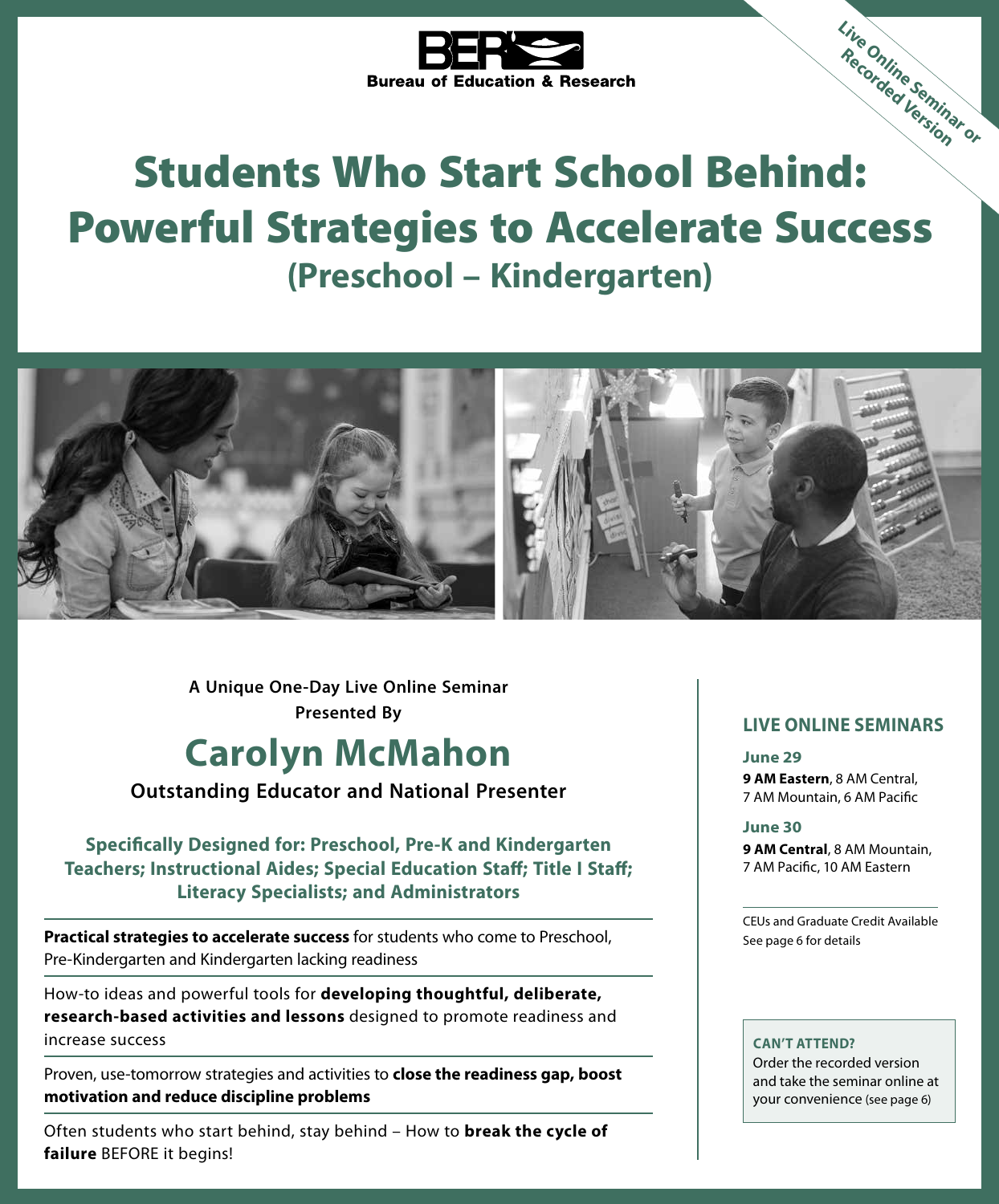# **Ten Key Benefits of Attending**

"I love Carolyn. I've attended her seminars over the years and she does not disappoint. I always come away with new ideas!"

**– BEVERLY REYNDERS, KINDERGARTEN TEACHER**



### **Who Should Attend**

 Preschool, Pre-K and Kindergarten Teachers; Instructional Aides; Special Education Staff; Title I Staff; Literacy Specialists; and Administrators

### **1. The Readiness Gap – Why It Exists and How You Can Close It**

Learn powerful strategies you can use to promote and accelerate the academic success of your students who start school behind … Discover what research says about which children are most at risk, why they struggle and how you can help

- **2. Fill the Learning Readiness Gaps in Your Pre-K and Kindergarten Students** Utilize practical, doable lessons and activities to help students who lack language, impulse control, social skills, and overall readiness to make significant gains … Learn new ways to help fill gaps and increase students' chances for success in school and in life
- **3. Create an Optimal Environment for Successful Accelerated Learning in Pre-K and Kindergarten**

Discover the keys to creating an optimal learning environment … Research-based, practical ways that you can create a learning environment where students' readiness gaps can close

#### **4. Harness the Power of "Play with a Purpose"**

Learn more about the newly updated NAEYC guidelines for developmentally appropriate practice and how to support, structure and set the stage for learning-rich, student-directed play … Ways you can facilitate rich language development and close the readiness gap

### **5. What Works – Powerful, Developmentally Appropriate Literacy Activities**

Discover vital reading and writing activities you can use to help close the readiness gap … Receive tips, strategies, management ideas and clear approaches for accelerating successful earning for all your students

### **6. Motivating, Hands-On Math and Science!**

Receive outstanding math and science activities designed to help close the readiness gap … Ideas for increasing motivation, engaging students in discussion, and providing rich opportunities for optimal language development

### **7. Conferring that Makes All the Difference**

Learn practical strategies to increase the effectiveness of your conferring and conferencing with Pre-K and Kindergarten students … Powerful ways to help close the readiness gap and develop rich language and thinking skills in your students

#### **8. Growth Mindset Matters!**

For many "gapsters," a fixed mindset that they "can't" is already set by age three! … Vital, practical ways that you can help your students drop a fixed mindset and adopt a growth mindset, unlocking their learning potential

### **9. Less Discipline, More Motivation and Joy of Learning**

Discover highly effective strategies that not only help to accelerate student learning and close the readiness gap, but also increase students' motivation, joy and responsible behavior … Learn ways you can support and help students who face chronic stress in their home environment

**10. Receive an Extensive Digital Resource Handbook for Helping Your Students Who Start School Behind**

You will receive a detailed digital resource handbook packed with all the practical, research-based information, strategies, techniques, and activities for Preschool, Pre-K, and Kindergarten that will become a well-used reference for you year after year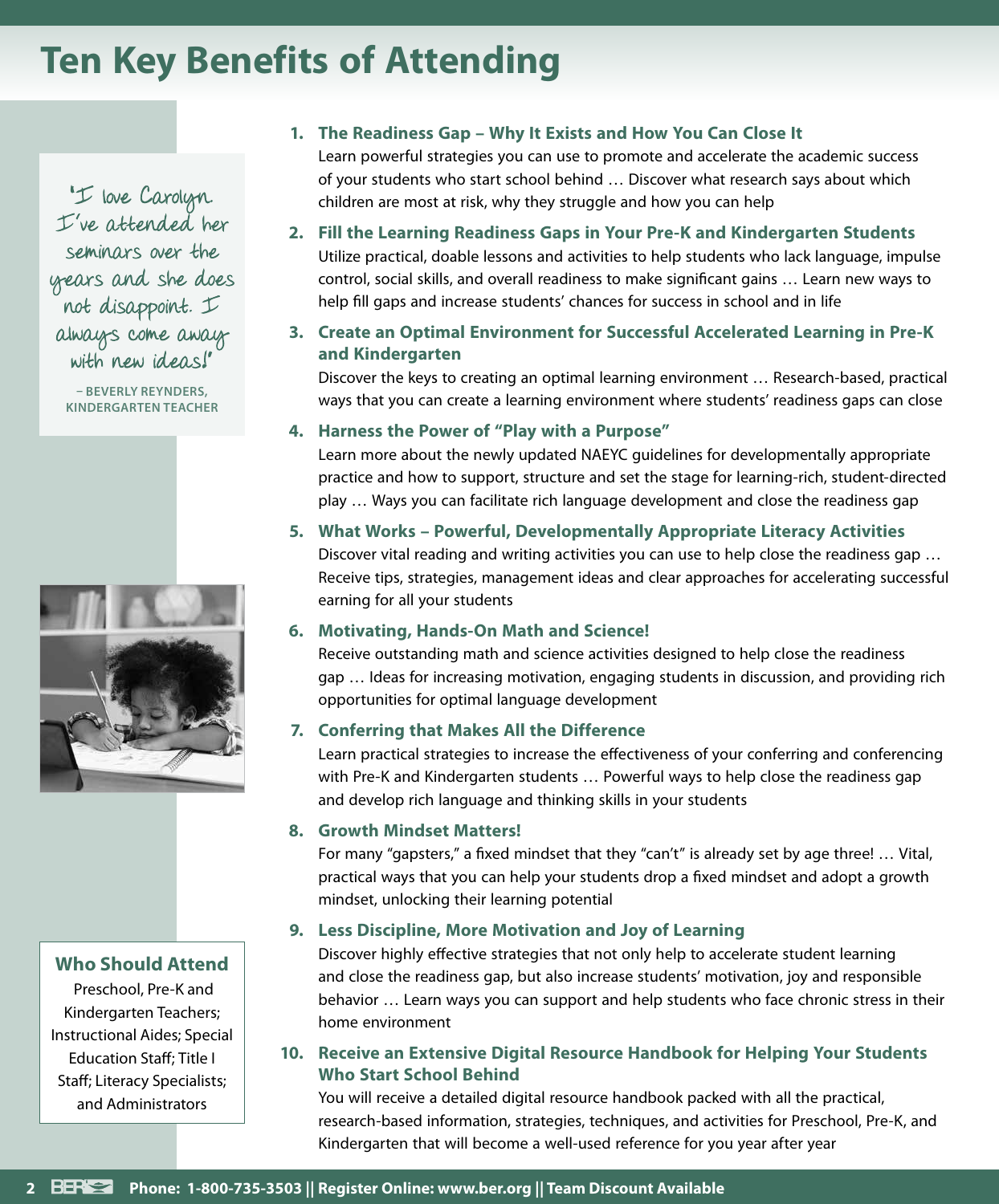# **Outstanding Strategies You Can Use Immediately**

# **What You Will Learn ...**

- **•** Proven teaching strategies to **reduce the school readiness gap**
- **• Strategies that help improve the challenges that effect students' environments** from birth to three – the years when the gap is created
- **• Ways to develop rich language**, the foundation of cognitive abilities
- **•** How to **respond effectively to students with a negative self-image**
- **• Eliminate non-productive behaviors** using teacher-tested and research-based ideas and strategies
- **•** Learn how to **create the optimal conditions for learning** in your preschool, pre-kindergarten or kindergarten program
- **•** Help students **build an "I Can" attitude**
- **• The keys to successful conferencing** with students who start school behind
- **•** How to help students drop a fixed mindset and **adopt a growth mindset**
- **•** Practical ways to **set the stage for learning-rich, "purposeful play"**
- **•** Strategies to help your students who start school behind **close their readiness gaps**  and participate with enthusiasm in learning





"Carolyn was amazingt She gave us tons of great activities to help our hands-on learners in the classroom. I cannot wait to use these activities with my young learners."

**– JORDAN CARL, TEACHER**

## **Practical Ideas and Strategies**

The school readiness gap is real. Every educator working with Preschool, Prekindergarten and Kindergarten students sees children on the first day of school who are ready to learn and children who are facing challenges. The question is: what can we as educators do about it?

In this **NEW**, information-packed, fast-paced seminar, **Carolyn McMahon** will share powerful strategies you can use to accelerate the academic success of students who start school behind. You will learn teacher-friendly strategies you can use the very next day to help your students increase and accelerate their learning and academic success.

You will leave this seminar with renewed energy and feeling empowered to work with students in your class who start school without the tools necessary for optimal learning. You will also receive an extensive digital resource handbook and a solid understanding of the research-based strategies you can utilize to help close the readiness gap. In addition, **you will be equipped to successfully help those children who, through no fault of their own, start school already behind**.

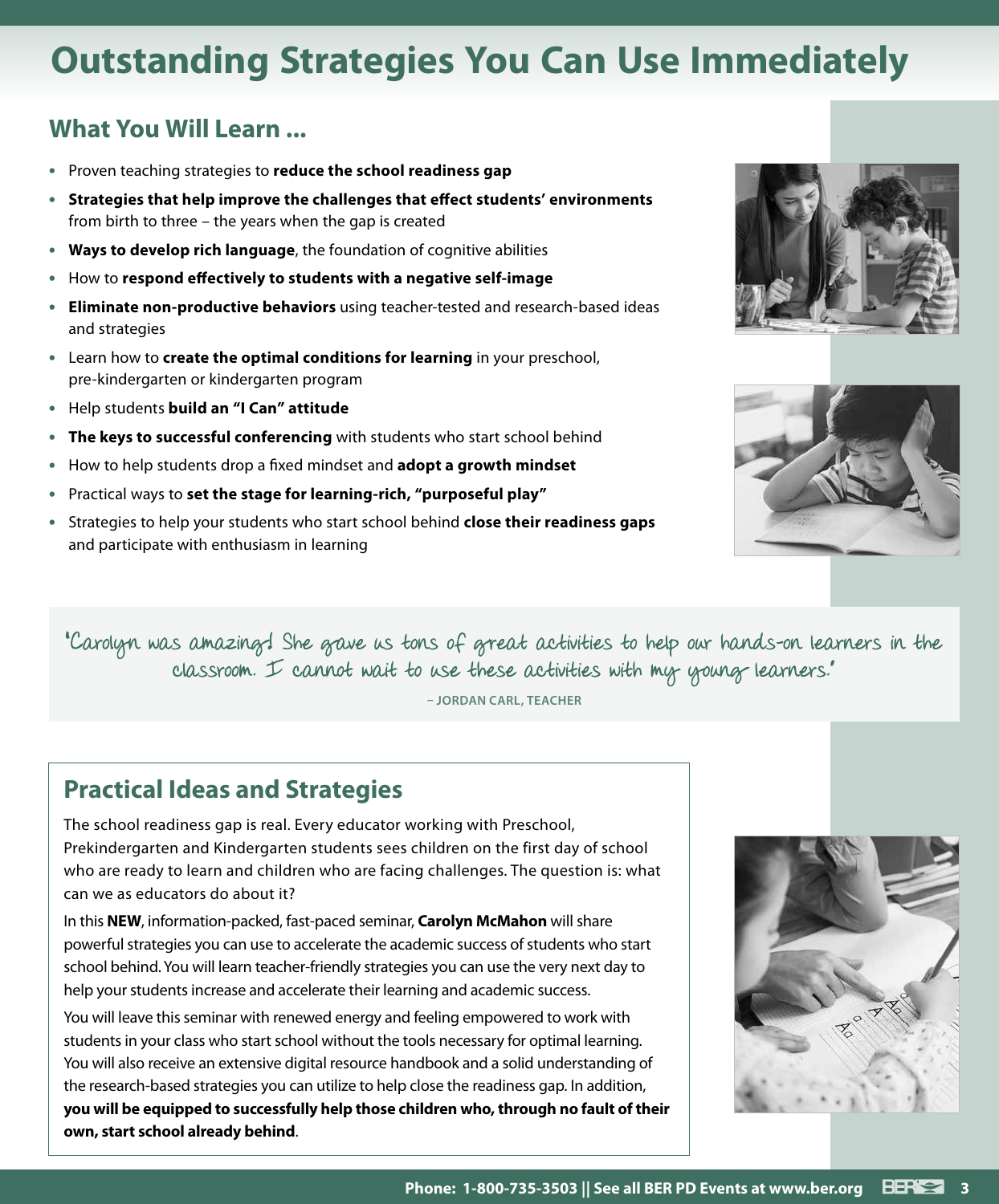# **A Message From Seminar Leader, Carolyn McMahon**



### **Uniquely Qualified Instructor**

**Carolyn McMahon** is a high-energy teacher with years of experience in early childhood and kindergarten classrooms, and as an elementary school librarian. She is a sought-after national presenter who is known for her interactive and highly practical seminars. She is the co-author of several books including the *Wee Can* series and materials used in classrooms throughout the United States, as well as *Students Who Start School Behind: Powerful Strategies to Accelerate Success (Preschool-Kindergarten),* the extensive digital resource handbook you will receive. Carolyn's wealth of experience, passion for young learners, and sense of humor are evident in her seminars. Carolyn's commitment to the philosophy of "hear it today, use it tomorrow" is a key element in this fast-paced seminar that will re-energize your own passion for teaching our young students. Join Carolyn for this thought-provoking, practical seminar. You will leave the seminar with an understanding of the readiness gap and with proven strategies that you can implement tomorrow to reach those students who come to school already behind.

Dear Colleague:

What challenges and changes we have seen in education throughout the years! From the moment those wonderful young learners walk into my classroom until the moment we finish our learning journey over the course of the year, I know that each and every one of them have a unique learning style, talents, and personality! I know that they each have variables in their personal lives that may have an impact on their ability to learn. I believe that all children want to learn and succeed. But it is also very apparent that not all children start school ready to learn, or seemingly even wanting to learn. What causes some children, at the Preschool, Prekindergarten or Kindergarten level, to welcome learning and challenges while others avoid it? Why does learning seem to be so easy for some and so difficult for others? I learned what research tells us about why some children come to school ready to learn and others do not. I read about ways to decrease this gap. I tried out many ideas with my own students. And now, I am excited to share with you what I have learned.

Why are there such differences in readiness? Most importantly, what can we do about it? In this one-day seminar, I will help you better understand students in your class who seem disconnected, experience greater difficulty learning, and who may interfere with the learning of others because of poor self-control. We will explore strategies to help you catch these kids early ... before they fall. I believe that Preschool, Prekindergarten and Kindergarten educators are essentially "gamechangers" and fill the most important role in the education of children – especially for those children who begin school already behind.

Join me for a day that I have designed specifically for preschool, prekindergarten, and kindergarten teachers. I will move seamlessly across the content areas and model activities to show both the 'how' and 'why' of activities you can use immediately in your classroom. The emphasis of this seminar will be on **practical strategies, ideas, and activities**. This is a "Hear it today – Use it tomorrow" seminar. My goal is for you to leave feeling empowered and motivated to succeed in closing that gap!

Sincerely,

Carolyn McMahon

Carolyn McMahon

**P.S. YOU are the "gamechangers!" Our day will be full of practical strategies that can make a real difference in the lives of your students. Your digital handbook will include ideas, strategies, and lessons that you can use immediately!**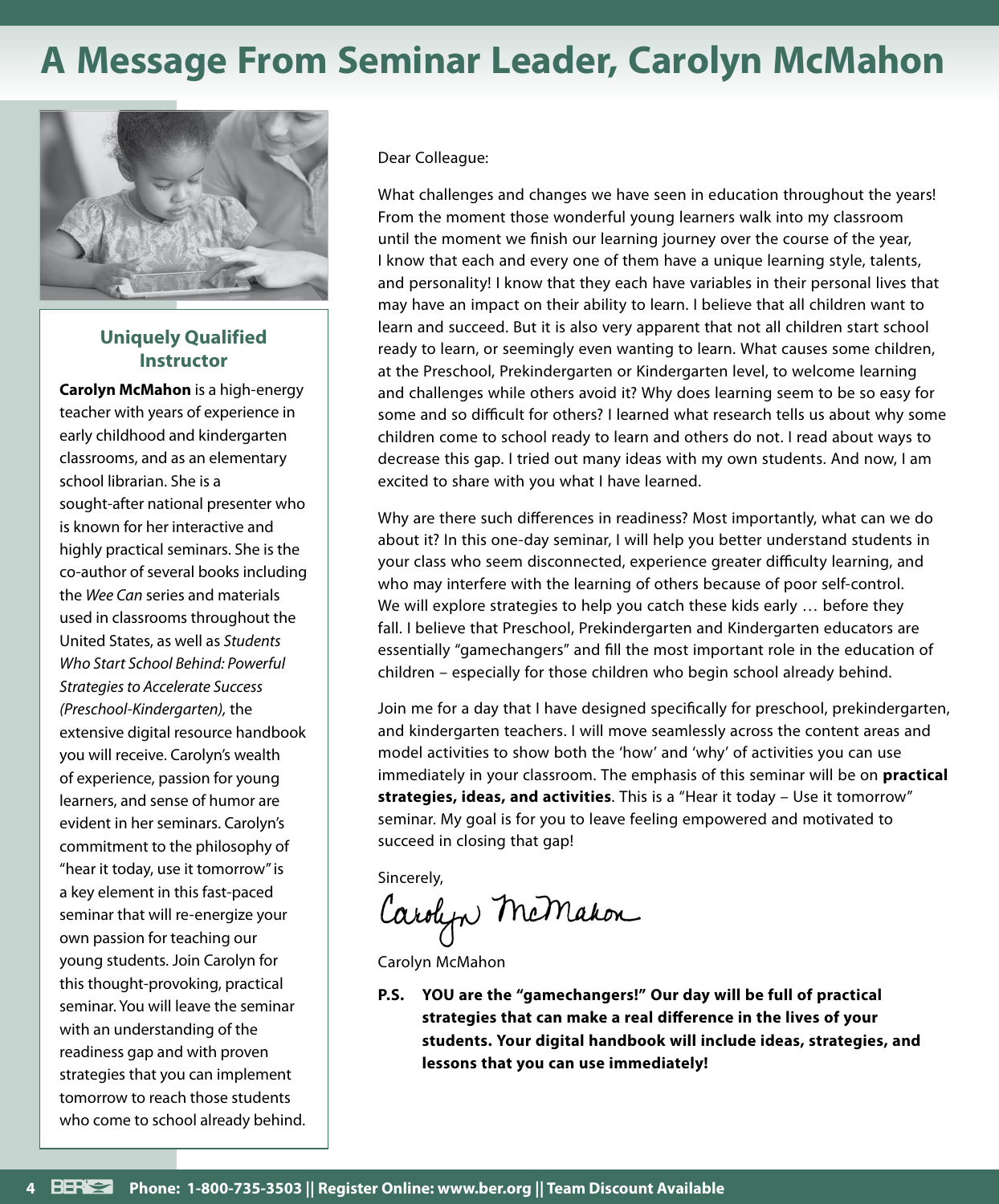# **What Your Colleagues Say About Carolyn McMahon**

|  |  |  |  | " <b>Very enjoyable.</b> Carolyn kept us engaged." |  |
|--|--|--|--|----------------------------------------------------|--|
|  |  |  |  |                                                    |  |

*"Very enjoyable. Carolyn kept us engaged."* **Angela Gray, Teacher**

*"I appreciate Carolyn's passion for early childhood education and I love all of the resources and ideas she shared."* **Amy High, ESE/SLD Teacher** 

*"Thank you Carolyn for your time and making everything so relevant for our littles! Play-based learning is the best for them, we as educators know that!"*

**Joy Boston, Kindergarten Teacher**

*"This was one of the best PD sessions I have attended! It was full of wonderful ideas and ways to incorporate play into the day while including academics!"*

**Carly Elwell, Kindergarten Teacher**

*"Absolutely amazing strategies that I can use right away. Carolyn was a fabulous presenter. She made the day go by quickly with such great information."*

**Jennifer Lawrence, Literacy Strategist**



# **About BER Seminars**

### **Outstanding Instructors**

All programs are led by outstanding, top-rated BER national trainers

### **Extensive Digital Resource Handbook**

You'll receive an extensive digital Resource Handbook full of practical strategies and resources

### **Highly Interactive**

You'll be able to ask questions, consult with the instructor, and share ideas with other participants.

### **Program Guarantee**

As we have for 44 years, we guarantee the high quality of our programs. If you are not satisfied, we'll give you a 100% refund.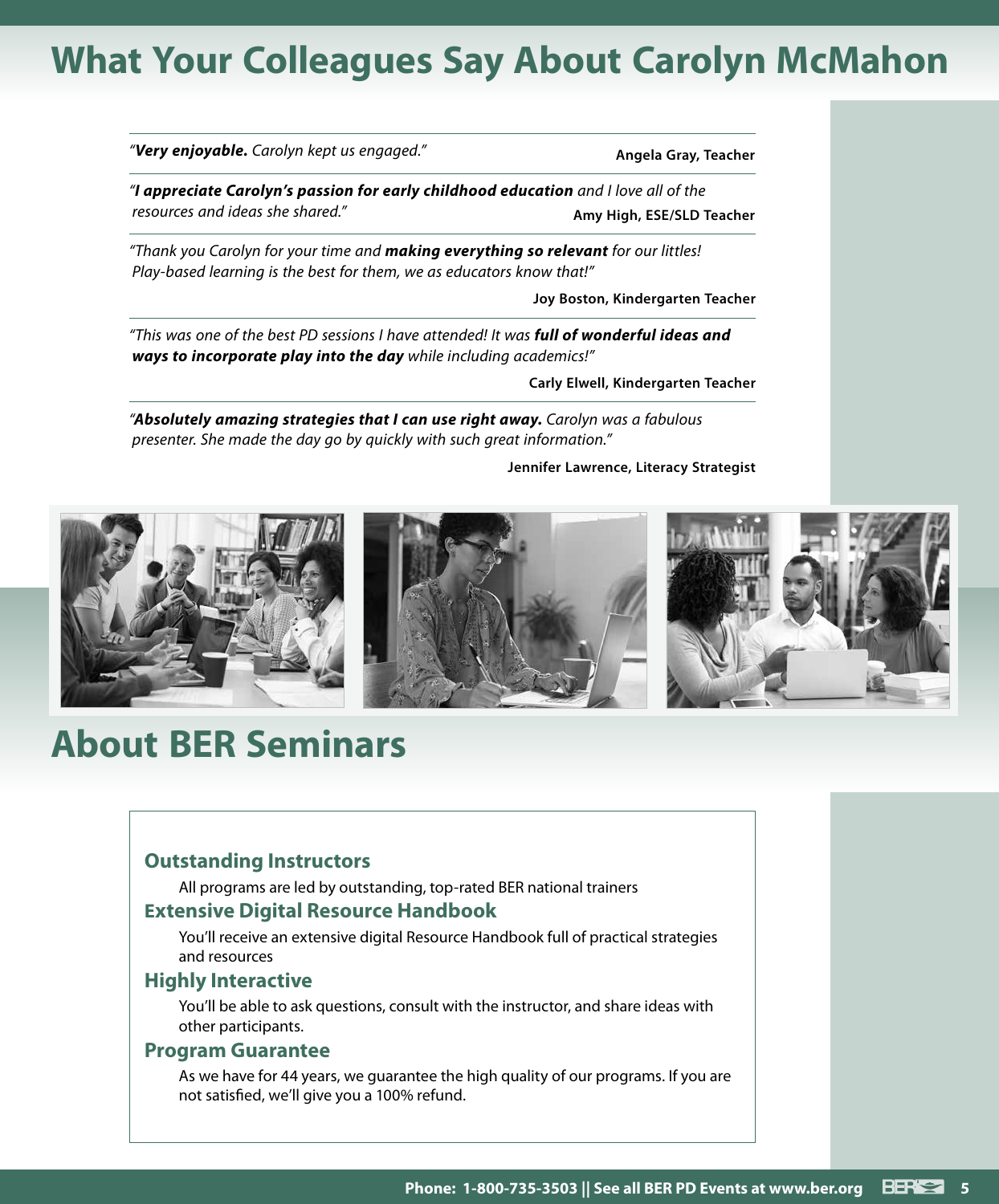# **Special Benefits of Attending**



"I loved the array of ideas and materials! The handbook will be an ENDLESS resource!"

**MARYANN BOUCHER, KINDERGARTEN TEACHER**

### **On-Site Training**

Most BER seminars can be brought to your school or district in-person or online. See the options at www.ber.org/onsite or call 877-857-8964 to speak to one of our On-Site Training Consultants.

### **Extensive Digital Resource Handbook**

Each participant will receive an extensive digital resource handbook giving you access to countless strategies. The handbook includes:

- Ideas for developing an educational approach designed to redirect your preschool and kindergarten students' learning paths from starting out behind to finding a path of success
- Dozens of ready-to-use strategies designed to help break the cycle of failure before it begins
- Important practical take-aways from seminal research studies on the reasons for the readiness gap and practical ideas for how to close it
- Powerful strategies for developing a learning environment that fosters a growth mindset, optimal language development, increased empathy, and a better sense of inclusion

### **Share Ideas with Other Educators**

This seminar provides a wonderful opportunity for participants to share ideas with other educators interested in accelerating the success of their pre-k and kindergarten students.

### **Consultation Available**

Carolyn McMahon will be available to answer your specific questions and the unique needs of your own program.

### **Meet Inservice Requirements / Earn State CEUs**

Participants of Live Online Seminars and those completing the Recorded Version online can receive a certificate of participation that may be used to verify five continuing education hours. For details about state CEUs available, visit www.ber.org/ceus

### **Earn One to Four Graduate Semester Credits**



Up to four graduate level professional development Massachusetts credits are available with an additional fee and completion of follow up practicum activities. Details

for direct enrollment with University of Massachusetts Global, will be available at this program.

# **Can't Attend?**

### **Other Professional Development Options:**

### **Recorded Version of the Seminar**

This course will be video recorded and available to take online at your convenience. You'll have access to the entire course and to the extensive digital resource handbook. Optional CEUs and graduate credit available. To enroll, see registration form on page 7.

### **Related On-Demand Online Courses**

A related On Demand Video-Based Online Learning course, *Increase All Your Students' Learning with Practical, Timesaving Work Stations*, for Grades PK-K, is available for immediate registration. To enroll, visit www.ber.org/online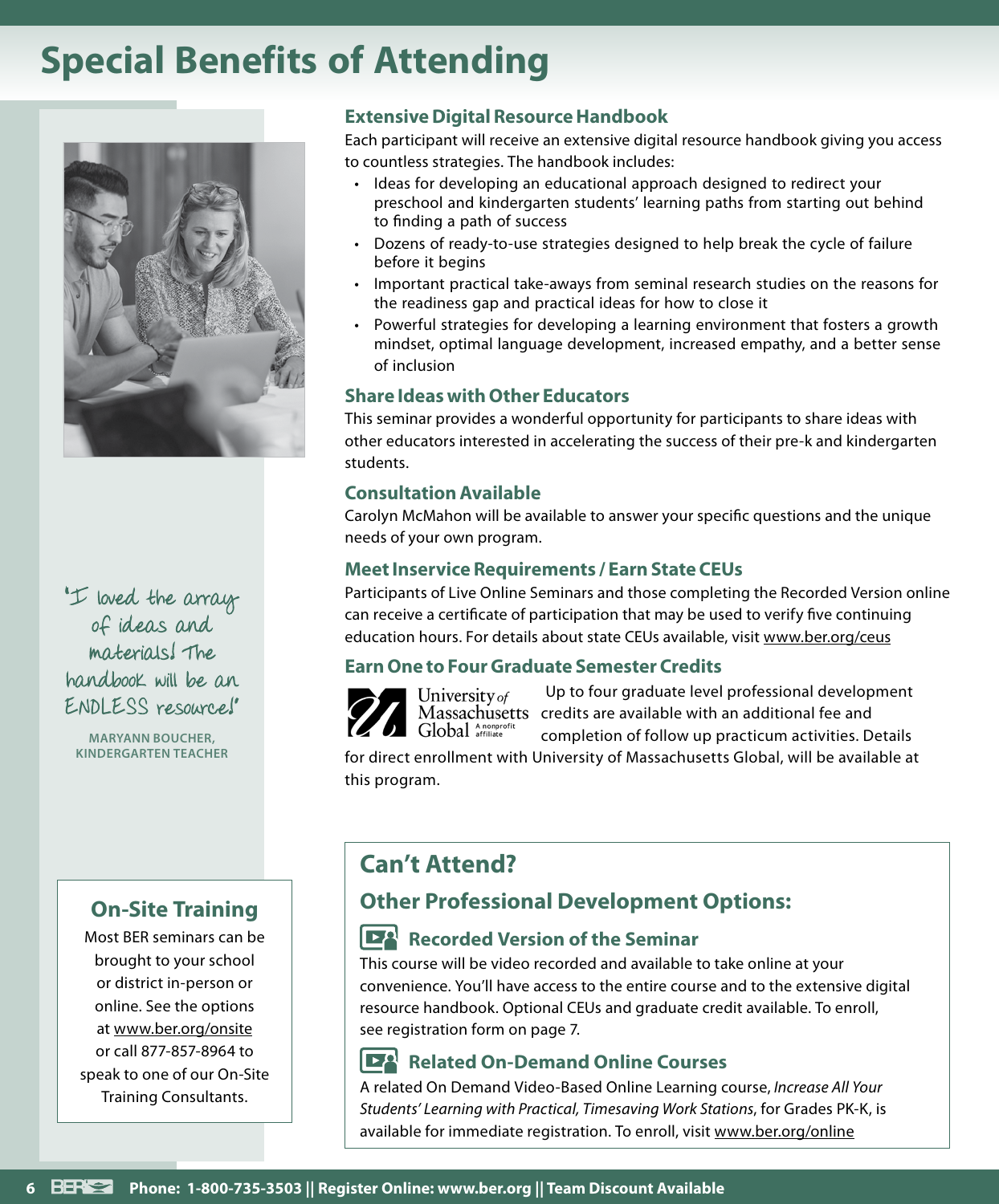# Students Who Start School Behind: Powerful Strategies to Accelerate Success

**(Preschool – Kindergarten)**

| <b>Registration (QHM2M1)</b>                                                                                                                                                                | <b>FIVE EASY WAYS TO REGISTER:</b>                                                                                                                                                                                   |  |  |  |  |
|---------------------------------------------------------------------------------------------------------------------------------------------------------------------------------------------|----------------------------------------------------------------------------------------------------------------------------------------------------------------------------------------------------------------------|--|--|--|--|
| 1. LIVE ONLINE: June 29, 2022 (Start time: 9 AM Eastern)                                                                                                                                    | \$<br><b>REGISTER ONLINE at: www.ber.org</b>                                                                                                                                                                         |  |  |  |  |
| 2. LIVE ONLINE: June 30, 2022 (Start time: 9 AM Central)<br>$-$ or $-$                                                                                                                      | <b>EMAIL this form to: register@ber.org</b>                                                                                                                                                                          |  |  |  |  |
| 3. I'd like to order the recorded version of this seminar<br>□                                                                                                                              | PHONE toll-free: 1-800-735-3503                                                                                                                                                                                      |  |  |  |  |
| <b>FIRST NAME</b><br>M.I.<br><b>LAST NAME</b>                                                                                                                                               | (Weekdays 5:30 am - 4:00 pm Pacific Time)<br>FAX this form to: 1-425-453-1134<br>$\mathbb{H}$                                                                                                                        |  |  |  |  |
|                                                                                                                                                                                             |                                                                                                                                                                                                                      |  |  |  |  |
| POSITION, SUBJECT TAUGHT<br><b>GRADE LEVEL</b>                                                                                                                                              | MAIL this form to: Bureau of Education & Research<br>915 118th Avenue SE . PO Box 96068<br>Bellevue, WA 98009-9668                                                                                                   |  |  |  |  |
| SEMINAR LOCATION NUMBER: _<br>(Please see list above)                                                                                                                                       | <b>Program Hours</b>                                                                                                                                                                                                 |  |  |  |  |
| List additional registrants on a copy of this form                                                                                                                                          | All Live Online Seminars are scheduled 9:00 AM - 3:30 PM in the time                                                                                                                                                 |  |  |  |  |
| <b>SCHOOL NAME</b>                                                                                                                                                                          | zone indicated. Check in 15 minutes prior. Registrants will be sent login<br>information by email four days before their Live Online Seminar.                                                                        |  |  |  |  |
| <b>SCHOOL MAILING ADDRESS</b>                                                                                                                                                               | <b>Fee</b>                                                                                                                                                                                                           |  |  |  |  |
| ZIP CODE<br><b>CITY &amp; STATE</b>                                                                                                                                                         | The registration fee is \$279 per person, \$259 per person for groups of<br>three or more registering at the same time. Call us at 1-800-735-3503<br>for groups of ten or more. Payment is due prior to the program. |  |  |  |  |
|                                                                                                                                                                                             | Fee includes seminar registration, a certificate of participation and                                                                                                                                                |  |  |  |  |
| SCHOOL PHONE NUMBER<br>HOME PHONE NUMBER                                                                                                                                                    | an extensive digital resource handbook. The fee is the same for<br>Live Online Seminars or Recorded Seminars.                                                                                                        |  |  |  |  |
|                                                                                                                                                                                             |                                                                                                                                                                                                                      |  |  |  |  |
| Registration confirmations and login details are sent via e-mail                                                                                                                            | <b>Cancellation/Substitutions</b><br>100% of your paid registration fee will be refunded if you can't attend                                                                                                         |  |  |  |  |
| E-MAIL ADDRESS (REQUIRED FOR EACH REGISTRANT)                                                                                                                                               | and notify us at least 10 days before the seminar. Late cancellations<br>made prior to the event date will be refunded less a \$15 service fee.<br>Substitutions may be made at any time without charge.             |  |  |  |  |
| HOME MAILING ADDRESS                                                                                                                                                                        | <b>Program Guarantee</b>                                                                                                                                                                                             |  |  |  |  |
|                                                                                                                                                                                             | We stand behind the high quality of our programs by providing the                                                                                                                                                    |  |  |  |  |
| <b>CITY &amp; STATE</b><br>ZIP CODE                                                                                                                                                         | following unconditional guarantee: If you are not satisfied with this<br>program, we'll give you a 100% refund of your registration fee.                                                                             |  |  |  |  |
|                                                                                                                                                                                             | <b>Further Questions</b>                                                                                                                                                                                             |  |  |  |  |
| <b>IMPORTANT - PRIORITY ID CODE: EQHM2M1</b>                                                                                                                                                | Call the Bureau of Education & Research (800) 735-3503 or visit us<br>online at www.ber.org                                                                                                                          |  |  |  |  |
| <b>METHOD OF PAYMENT - Team Discount Available</b>                                                                                                                                          |                                                                                                                                                                                                                      |  |  |  |  |
| The registration fee is \$279 per person,<br>for teams of three or more registering at the same time, the fee is \$259<br>per person. Payment is due prior to the program. No cash, please. |                                                                                                                                                                                                                      |  |  |  |  |
| $\Box$ A check (payable to <b>Bureau of Education &amp; Research</b> ) is attached                                                                                                          |                                                                                                                                                                                                                      |  |  |  |  |
| $\Box$ A purchase order is attached, P.O. # $\Box$<br>(Be sure to include priority ID code on the P.O.)                                                                                     |                                                                                                                                                                                                                      |  |  |  |  |
| □ MasterCard<br>$\Box$ VISA<br>$\Box$ Discover<br>$\Box$ Charge my:                                                                                                                         |                                                                                                                                                                                                                      |  |  |  |  |
| Account #<br>Exp. Date: __<br>MO/YR                                                                                                                                                         |                                                                                                                                                                                                                      |  |  |  |  |
|                                                                                                                                                                                             |                                                                                                                                                                                                                      |  |  |  |  |
| (Found on back of card)                                                                                                                                                                     |                                                                                                                                                                                                                      |  |  |  |  |
| Signature (required for credit card purchases)<br>Please print name as it appears on card                                                                                                   | QHM2M1<br>© 2022 Bureau of Education & Research. All rights reserved                                                                                                                                                 |  |  |  |  |
|                                                                                                                                                                                             |                                                                                                                                                                                                                      |  |  |  |  |